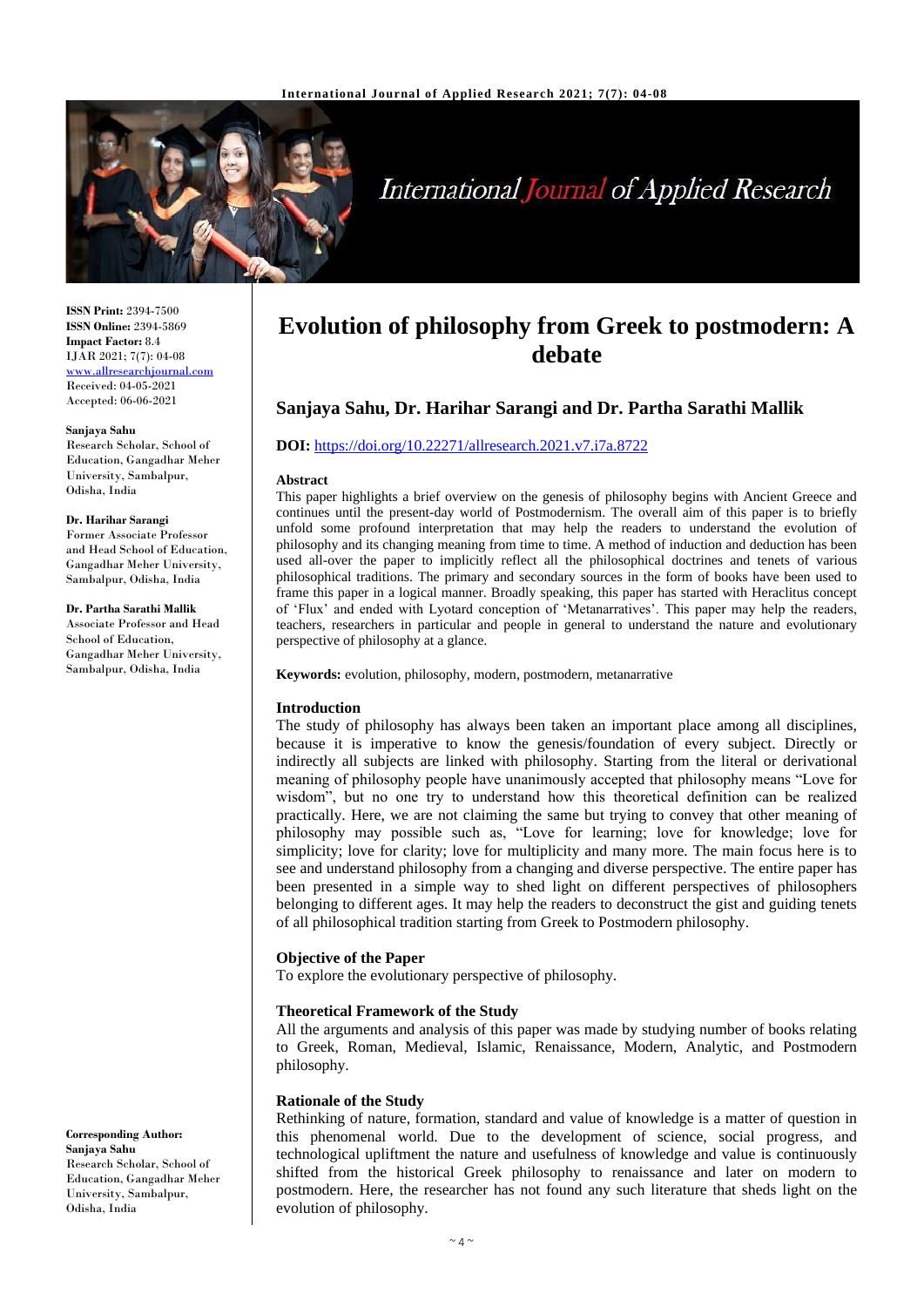Therefore, the present paper is an attempt to show the change that has taken place from Greek philosophy right up until the present-day world which justified the rational of the work.

#### **Method of justification**

In this paper both inductive and deductive method have been used to represent philosophers and their major philosophical ideas in a systematic manner.

#### **Evolutionary Perspective of Philosophy**

The study of philosophy has been continuously evolving and changing into new forms since the origin of Greek philosopher Thales to the postmodern philosophy of Fredrick Jameson. During this evolutionary process drastic changes, new world views, knowledge formation, nature of knowledge, values creation, beliefs, traditions and many more things would have altered and come out in a refined way but philosophical studies were remained progressive. Although, philosophy is the heart of all subjects but the socio-cultural perspectives of the philosophers would make this branch of study more practical and productive. However, a brief but thorough discussion of all such changes have been explored here to convey how changes were seen rapidly in philosophy starting with Greek philosophy onwards.

#### **Greek Philosophy**

The Greek philosophy was started around 600 BC. Empedocles, Parmenides, Protagoras, Heraclitus, Thales, Democritus, Pythagoras, Socrates, Plato, and Aristotle are the prominent figures for the development of Greek Philosophy. All the philosophers of this age have contributed a lot to study about the nature of human beings, moral concepts such as ethics and aesthetics, values, logic, politics, mathematics, metaphysics, ontology, virtues, concept of ideas and knowledge, etc. Probably, all have influenced by the impact of the Western worlds, it's art, culture, knowledge and so on. Many of the above cited philosophers have considered 'Reason' as the most vital aspect of a human being to understand and justify all abstract phenomenon of this universe in an uncomplicated way. Heraclitus's idea of "Flux" or "Change" or "Becoming"; Thales philosophy of "Ultimate substance"; Democritus theory of "Atoms"; Pythagoras on "Mathematics and Geometrical theorems"; Socrates's ethical doctrine based on "Reason and desire"; Plato's theory of "Concept and ideas" and lastly Aristotle views on values, ethics, politics, physics, astronomy, etc. have opened the path for the progress of Greek philosophy in general and world philosophy in particular.

#### **Roman Philosophy**

The Roman philosophy was deeply influenced by Greek philosophy. Cicero, Hypatia, Plotinus, Lucretius, Philo, Carneades, Diogenes, and Critolaus were the most profound philosophers in the Roman philosophical tradition. The central theme of this philosophical tradition is based upon "God" and "Reason". They strongly believe in the existence of supreme almighty god who governs this world and also consider that through the power of reasoning a man could achieve everything in lives. In spite of this, roman philosophy has a major contribution towards arts and politics. For instance, the European constitutions and some

of its laws are derived from the Romanian ideologies, similarly, the modern days restaurants, banks, buildings, statues are constructed with reference to Roman arts (Internet Encyclopedia of Philosophy). "Stoicism" and "Epicureanism" are two important school found during this period that helps to comprehend the ethical ideas prevalent in Greeko-Roman cities, on the other side Serbian and Proculean schools of law also helps to grasp the legal system of this tradition.

#### **Islamic Philosophy**

The Islamic philosophical tradition was started around 900 AD and lasted till  $12<sup>th</sup>$  century. Al-Kindi was the first philosopher of Islamic tradition or so called "the first philosopher of Arab", who concerned with the study of dialectic theology, astrology, medicine, and arithmetic. Except Al-Kindi, Ibn Khaldun, Ibn Sina, Ibn Rushd, Al-Ghazali have also played a key role for the development of this philosophy. (Henry Corbin, 2014) [4] History of Islamic Philosophy Basically, the proponents of Islamic philosophy describe about the creation and the creator of this universe. They use 'reason' as an important source of Islamic law by which all Ouranic doctrines and ideas would be practically justified. Inductive logic and Syllogism of Aristotle are usually used by the philosophers in order to engage themselves in philosophical debates and discourses. Simply speaking, the entire philosophical tradition of Islam is centered around the ideologies of 'Quran' where people are following the way prescribed by the god i.e. 'Allah'. The Qur'anic knowledge has been taken as the highest form of acquiring to understand the unity of god with man and with the universe. Therefore, the etymological meaning of "Islam" is "Total submission to the will of god". There is a strong belief in Islam called as "Five pillars of Islam" which constitutes 'Belief', 'Worship', 'Fasting', 'Almsgiving', and 'Pilgrimage'.

# **Medieval Philosophy**

The Medieval period was continued to last until 1500 AD. Roughly saying, when the Roman empire started declining this medieval philosophy would emerge out to restore the cultural tradition developed in Greece and Rome (Spade, Paul Vincent 2008) <sup>[14]</sup>. Medieval philosophy gives stress on theological studies (Klima *et al.* 2007) <sup>[9]</sup>. Medieval philosophy: Essential reading with commentary. philosophy: Essential reading with commentary. Philosophers of this age are basically concerned with the works of Aristotle and Plato. Moreover, they try to elaborate the power of reason, the existence of god, theology and metaphysics, question of knowledge, the creation of universe (Gracia and Noone, 2003) [7]. There is a believe among the philosophers of this era i.e. "Truth can be discovered through logic and dialectics". St. Augustine, Boethius, Avicenna, St. Anselm, Averroes, Moses Maimonides, Thomas Aquinas, Desiderius Erasmus are the leading philosophers of this age. Each of all branches of philosophy today have been a part of the Medieval philosophy. Theological subjects like religion, god, supreme being, divine knowledge; metaphysical concepts like existence, theory of causation, universe; effect of mathematics and Science on philosophy; new logical developments and inquiry; ethical considerations, concept of 'intentionality' and mental representation are the major areas whereby most of the philosophers of this period have given their individualistic remarks.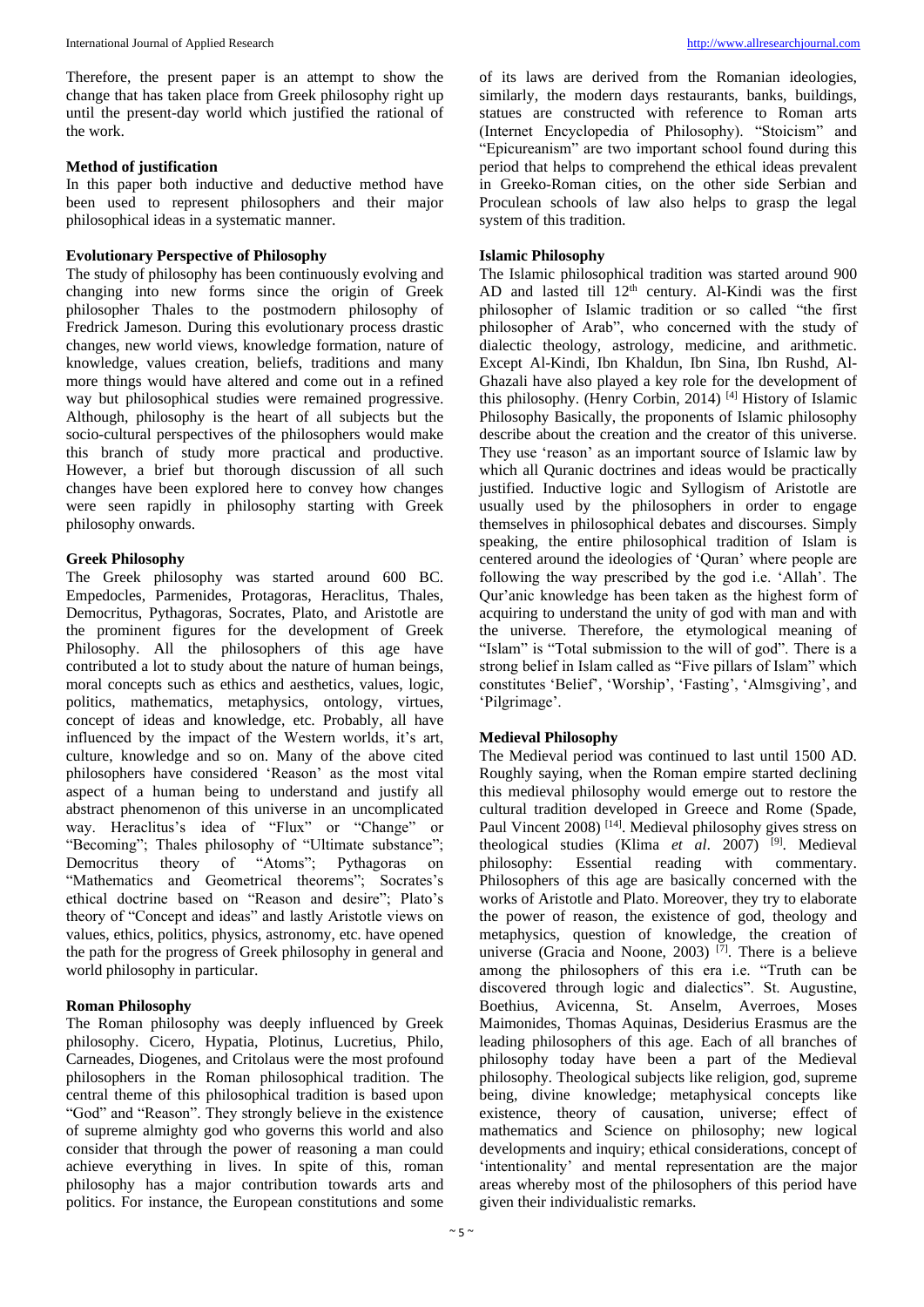#### **Renaissance Philosophy**

The name "Renaissance philosophy" is first used by intellectual history scholars that refers to the development of new thoughts and ideas in Europe between 1355 and 1650. The Renaissance literally means "Revival of classical civilization and learning" (Schmitt and Copenhaver, 1992) [13]. This period is also called as the beginning of science and technology. Skilled men and women have played a vital role for the outgrowth of this movement in philosophy. The prominent philosophers like, Machiavelli, Michel de Montaigne, Francis Bacon, Thomas Hobbes, Rene Descartes and many others have supplemented a lot through their works and arguments. Machiavelli views that, "The end determines the means". It simply tells the end goal is more important that its means (ways). Bacon believes "Knowledge is power" is quite applicable at all aspects of life because knowledge is the most precious wealth of a human being which make himself powerful in every situation. The famous philosopher of this period, Rane Descartes has started to search his existence with a "doubt". Thus, "I think therefore I am" is the founding principle of his philosophy. Humanism and Political philosophy are two important concern areas of this philosophical traditions. However, metaphysics, Aristotle's logic, ethics, knowledge are also some relevant points where many of the philosophers have debated. This period is called as the age of discovery, however, architecture, fine arts, literature, music, dance, drama, etc. are also given utmost priority.

#### **Modern Philosophy**

The era of modern philosophy began after Renaissance and lasted till the mid end of  $20<sup>th</sup>$  century. During this period the entire philosophical tradition has been divided into two groups which are: "The rationalist" and "The empiricists". Rationalists view that "Reason alone is only a chief source of acquiring and justifying knowledge" (Lacey, 1996) [10], in contrary to this the empiricists state that "Sensory experience is the gateway of knowledge" (Psillos and Curd, 2010) [12]. Rene Descartes, Spinoza, Leibniz, Kant, and Malebranche are some of the rationalists, on the other hand John Locke, Bacon, Berkeley and Hume are empiricists. And they all belong to the philosophy of modernism. The believe in god is still taken an important place in modernity, thus, Spinoza asserts "Causes sui" means "God is the cause of all cause" (Spinoza, 1677). The father of modern philosophy Rene Descartes's 'theory of innate ideas' refers to the pre-existence of ideas at the time of birth has been vehemently criticized by John Locke. For Locke, "Mind is tabularasa or clean slate" and knowledge only comes from experience (Locke, 1689). The entire modern philosophy is standing upon some remarkable ideas such as, Scientific knowledge, objective truth, transcendental reality, universal values, morality, order and coherence, reasoning, singularity, progress, concept of god, supernatural phenomenon, ethics and aesthetics.

#### **Analytic Philosophy**

The modern philosophy has opened the pathway for genesis of analytic school of philosophy. This tradition begins with the writings of Ludwig Wittgenstein's first book 'Tractatus Logico-Philosophicus' where he mentions meaning of any concepts can be possible through the analysis of language. He believes the aim of philosophy is not to discover truth but to solve the complicities and dilemmas that existed in

the language system (Wittgenstein, 1922)  $[16]$ . After Wittgenstein, this tradition was being shaped by two other philosophers namely, Bertrand Russell and George Edward Moore. In the book 'The Principia Mathematica' Russel tries to convey that mathematics has a logical structure that gives clarity to phenomenon, similarly, language system has also a logical structure which need to be unfolded for solving the intricacy of language (Whitehead & Russell, 1910) [15]. Moore's work of 'Principia Ethica', and his conception of 'meta-ethics' and 'naturalistic fallacy', is brought some noteworthy influence on the analytic philosophers. Basically, the analytic philosophers are concern with analysis of language, theories, laws, concepts, and scientific phenomenon. In 1920, a new philosophical movement has been developed in Vienna, and later on in the year 1929 this movement shaped into a new form called "Vienna Circle". Among Moritz Schlick, Herbert Feigl, Felix Kaufmann, Rudolph Carnap and many others the contribution of A J Ayer is immeasurable. This new movement is highly influenced by the work of Wittgenstein's "Tractatus Logico-Philosophicus and Russell's "Principia Mathematica". They believe that scientific knowledge is always true because science is based on experimentation, verification, observations, demonstration on the other side all metaphysical phenomenon, doctrines, assumptions are not based on scientific principles. Thus, a British philosopher named David Hume has for the first time criticized metaphysics and claimed that metaphysical doctrines need to be rejected because its principles are not based on experience.

#### **Philosophy of structuralism**

Structuralism is one of the most influential intellectual movement in the twentieth century which embraces a wide variety of disciplines such as, linguistics, philosophy, aesthetics, sociology, anthropology, and psychoanalysis. Back to Ancient Greek philosophy the famous philosopher Aristotle who for the first time talks about 'the structure of tragedy' in his poetics. For Aristotle tragedy has six elements: 'plot', 'character', 'diction', 'thought', 'spectacle' and 'song'. After Aristotle, around 1920 this tradition was started with the works of Ferdinand De Saussure, a Swiss linguistic and philosopher who claimed that everything of this world is made up a structure and it is quite essential to understand the structure first to manifest the meaning. Through his continuous reading of Indian grammaticianscum-philosophers namely, Patanjali and Panini. According to Saussure knowledge is constructed throw language, so to gain knowledge we need to understand the language because language determines thoughts. He is often called the father of modern linguistics. In his book "Course in general linguistics", he claims language should be analyzed in terms of its internal structure. Further, language is system of signs consisting of a signifier (Spoken word or sound) and a signified (Mental concept). Sings do not designate an external reality or referent and are meaningful only because of the similarities and differences that exist between them. Ronald Barthes another Structuralist of this age who opines that the overall aim of structuralism is to develop a universal productive theory of signs applicable to all areas of human activity. Another important Structuralist Claude Levi - Strauss in his book 'Myth and Meaning', he asserts all regions have a common myth or structure that people of all religions may worship god in various forms, but they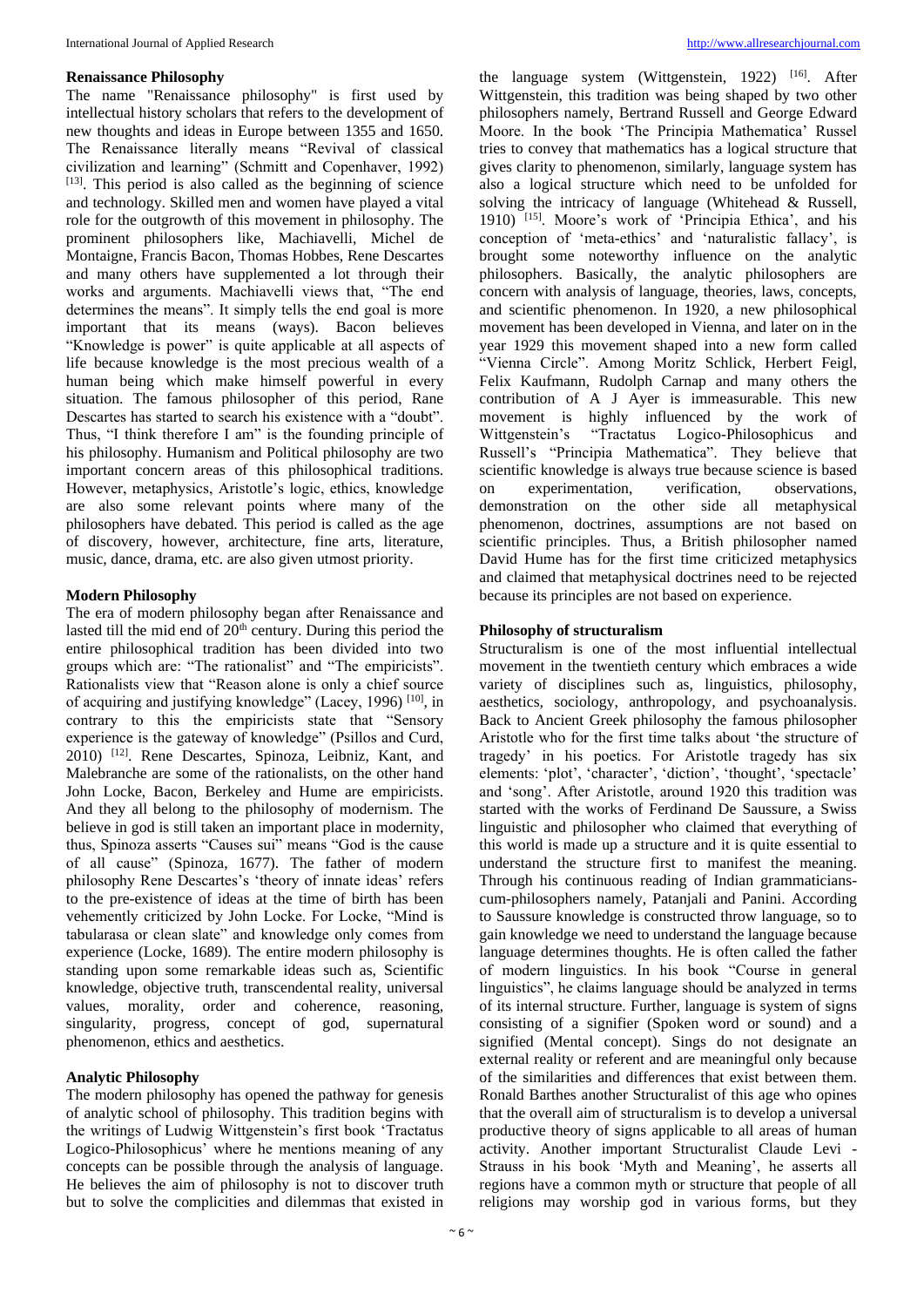believe this world is created by god. Shifting from literature to philosophy, structuralists are of view that the entire discipline of philosophy is also made of a structure which consists of ideas, concepts, doctrines, assumptions, theories, etc.

# **Philosophy of Post-Structuralism**

Post-Structuralism is a philosophical and intellectual movement that developed in France around 1960. This philosophical movement is developed as a reaction against structuralist movements. Structuralists claim meaning is fixed, absolute and there is a structure which is followed by language, on the other hand poststructuralists have negated all what was said by structuralists and viewed that meaning and structure is not so absolute and constant. Long back to Jacques Derrida, one of the founder fathers of Poststructuralism who for the first time invited to John Hopkins University, Baltimore, USA in 1966 to present a paper at the conference titled "The Language of Criticism and the Sciences of Man". In this conference Derrida presented a paper on "Structure, Sing, and Play in the Discourse of the Human Science". This paper has shaken the entire philosophical tradition of structuralism because Derrida first time questioned about the "Structurality of the structure". Hence, it is said that from this day the actual philosophical movement of Post-structuralism begun. Except Jacques Derrida other philosophers of this age are Michel Foucault, Ronald Berthes, Gilles Deleuze, Jean Baudrillard, Julia Kristeva, Judith Butler who have committed with Poststructuralism. Post-structuralists believe in the fact that meaning is constantly changing and evolving. For Jacques Lecan, another thinker of this period who says there is a constant sliding of signifier and signified and we cannot reach the ultimate signified because every signifier is leading to another signifier then to another signifier and we will not reach the signifies at all. Similarly, in philosophy one idea or concept leads to another so in this way no idea is ultimate there is always a possibility of change in understanding, speculating, analyzing, and synthesizing. Philosophers have said a beautiful line that "You can never dive into the same river twice", what is meant by this line? It simply tells, water is ever flowing this is what Poststructuralists are trying to clarify. Eventually, last but important tenet of this philosophy is to break the binaries such as theory/practice, men/women, black/white, rich/poor, science/arts, heterosexual/homosexual, etc.

# **Age of Postmodernism**

Postmodernism is a philosophical movement that comes into light after second world war or around 1945 in France. Particularly, this movement has brought out as a critical retaliation to five main modern philosophical ideas such as, 1) Excessive faith on god, 2) Faith on king, 3) Faith on human mind, 4) Faith on democracy, and 5) Faith on Science. In general, it can be called as the five pillars of modernism that people would blindly rely on. Starting with the first pillar 'Enormous faith on god' for first time Charles Darwin has presented a paper in 1859 entitled "Evolution of species" where it is clearly mentioned that there is no involvement of god in the evolution of species like human beings. For Darwin, Human being is evolved in a natural process and a natural adaptation. This is the first point where people believe on god and religion is shaken. Second, if we look at Aristotle's Poetics or any other philosophers

book it is found that god has appointed king to rule on his behalf. So, next to god is king whose authority cannot be challenged just like god but when Karl Marx came out with his "The Communist Manifesto" he was vehemently criticized the hierarchy that existed in the society and said the hierarchy of king, middle class, lower class should be diminished. Further, he says there should be public property and not be any private property and no private ownership of good, this is the time when people have lost their faith on king, thus, the second pillar "Faith on king" is also lost. Third one "Faith on human mind" which is based on Man's power and potential is also challenged when Psychoanalytic Sigmond Freud came with his book "The Interpretation of Dreams" he has talked about the model of consciousness and said consciousness is structured like an iceberg and we only see 10% that is the conscious level. There is a lot of unconscious and sub- conscious functioning which we cannot see, so all our actions are based on the 10% of the consciousness and rest 90% we don't have any control on. Thus, "Faith on human mind" is lost when people would come to know about this model of Consciousness. Fourth, an important institution that people believe is "Faith on democracy" but when the First World War fought in 1914 people of this entire world would have experienced the adverse effect of it. A lot of soldiers were killed, widespread blood shed took place and then this world war first which is fought in the name of democracy has come out with no result or no conclusion. After this war people would start questioning about the institution of democracy and their faith in democracy is questionable. People believe that they have power to speak, they are liberated and free but then it is democracy which responsible for world war I. Hence, there faith in democracy is also broken. Finally, the last pillar of "Science" is also jolted because there was a time when scientific inventions were taking place and people would have a lot of believe in science but then the atomic bombs were made during second world war which could destruct an entire city namely, "Hiroshima and Nagasaki". Then people would realize what bad science could do because science gives birth to technology, in the world war I and II many new technological instruments were used that led to destruction. For the first time in this two-war people would be able to see the negative impact of science so their faith in science is also shaken. After broken down all pillars of modernism still writers and philosophers of this age are searching for solutions but on the other hand postmodernists do not prioritize on searching solutions. They believe "problematization of problems", they embrace contradictions and discuss about problems only (Beckett, 1954) [3] .

# **Ending Remarks**

The postmodern philosophy was raised against the modern philosophy. As a result, the important tenets of modernism such as universal truth, absolutism, fixed values, unified and coherence theories, structural understanding of things and objects, emancipation through reason, human progress through science and technology have lost its importance over human beings. Conversely, the postmodernist like Derrida, Foucault, Lyotard, Jameson, Lacan have appreciated and advocated new ideas such as fragmentation, multiplicity, subjectivity, localism, indeterminism, pluralism, perspectivism, micro-narratives, changing value, ruptures and breaks in history, no absolutism and no fixed